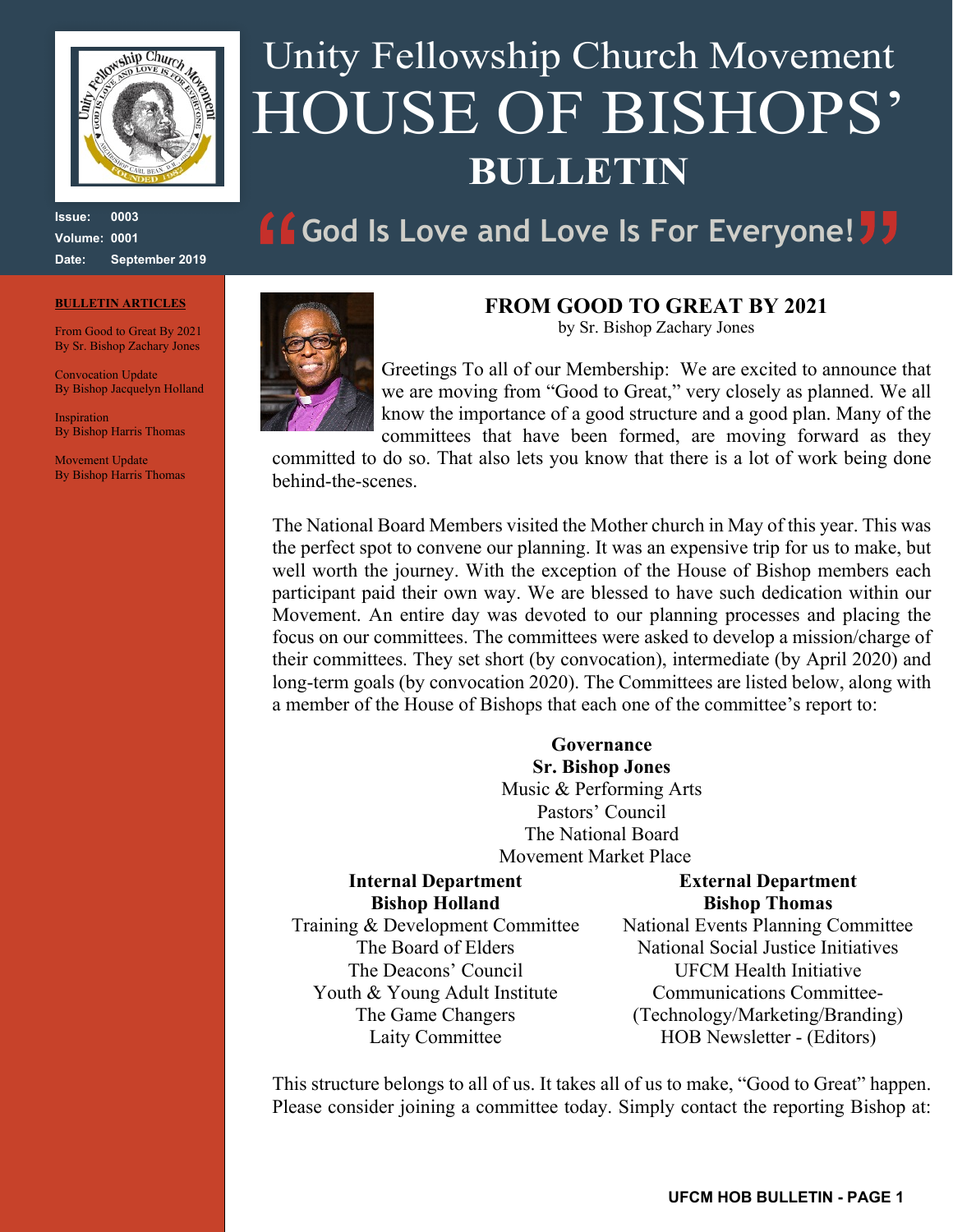HThomas@ufcb.org, for Bishop Thomas; Bishopjdhii@gmail.com, for Bishop Holland; and  $BishopZach@ufenyc.org$ , for Senior Bishop. We need and want your involvement. There is a lot of work to be done. We are all having a good time working together. Please come join the fun!



#### **CONVOCATION UPDATE**

#### by Bishop Jacquelyn Holland

Convocation 2019 is just around the corner. Our theme this year, "Honesty," encourages us to look within and check where we stand on many levels. It causes us to check whether our thoughts line up with our actions; additionally, to see how our true beliefs enable us to move in the world. At convocation, you will have the opportunity to hear many perspectives regarding honesty. Perspectives or lessons on

honesty, will be shared in workshops, through song, through the spoken word and from our special guest speakers, during the luncheons.

Some of the amazing things you can expect at Convocation 2019 are: Powerful worship services starting on Wednesday evening, including the Game Changers, who will facilitate worship on Thursday. We invite you to join us and wear white (optional) for our communion service on Friday. Some of the workshops that will be offered are, "No More Tears, Domestic Violence Uncovered," "Jesus was a Revolutionary," "Healthy Relationships," "Water Aerobics for Adults 50 and Older," a "Clergy Track," which includes a homiletics training, and many more.

The theme for our Saturday Night Gala, which will be held from 6pm -11pm, is "Hollywood Nights" and the attire is "Glitz and Glam." It will be a "dress up" affair, with fabulous entertainment, dancing, awards, a red-carpet photo opportunity and lots of fun. If you are unable to attend the week, you can still get tickets for the Saturday Night Gala. Tickets are \$60.00 per person.

The tickets for our Annual Convocation Raffle are also available. Tickets are \$10.00 each. First Prize is a \$1000.00 money cake, Second Prize is a \$200.00 Visa gift card and Third Prize is a 32-inch TV. All of your contributions help to support and build the Unity Fellowship Church Movement. Remember, we need you to make this experience a successful and powerful event.

There is still time to register for this amazing event. You definitely do not want to miss this special time with family, friends and allies. It is truly going to be a great time in the Lord. I look forward to seeing you there.



## **INSPIRATION**

By Bishop Harris Thomas

"You must first be who you really are, then do what you really need to do, in order to have what you want." *Margaret Young*

You are a beautiful, wonderfully made creation of God, sent to the planet for such a time as this. Despite what others say about you, your creation was not a mistake. You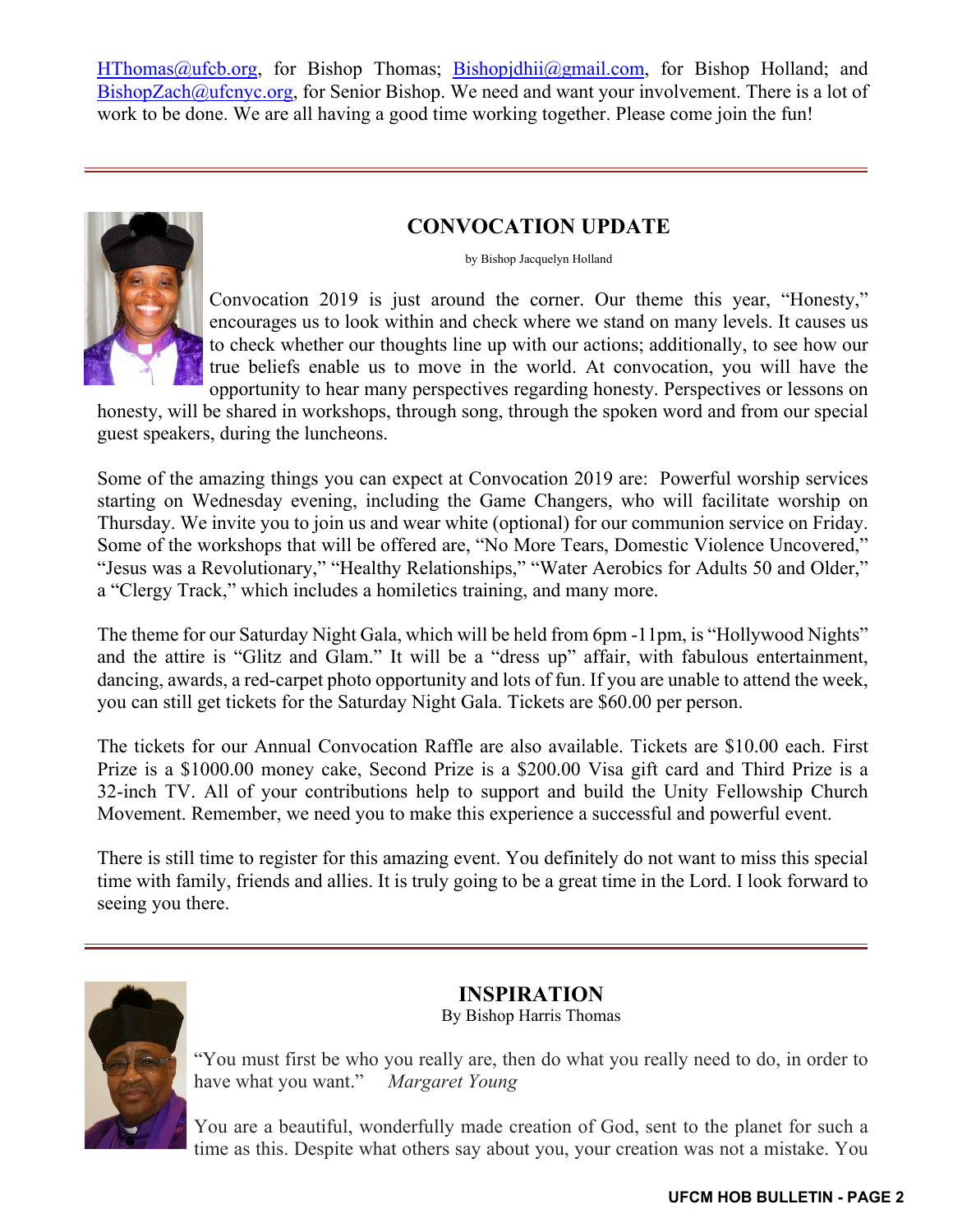are a unique individual with your own special qualities. No one can fill your shoes or accomplish your assigned task.

Brene' Brown, in her book, "The Gifts of Imperfection," writes in one of her chapters about, "Cultivating authenticity; letting go of what people think." Worrying about what people think has individuals struggling with their self-image and self-worth, putting out large sums of money and time money to forge an image of themselves to please other. What others think is irrelevant, it should not stop you from living and enjoying your best life. What you think about yourself is what really matter. Believe in yourself and the spirit of the living God that dwells within you!

Since God is an internal spirit, loving yourself mean you are loving God. You must show up in our God given power. The power of love is God! God is not only with us in the church, but in the fire or the lion's den, and on the dance floor of the club.

In closing, love yourself, love others and most important show up in life as your authentic self. enjoying your abundant life.



### **MOVEMENT UPDATE**

by Bishop Harris Thomas

The House of Bishops (HOB) excited to report that our local churches are doing well. Many have celebrated the church and pastor's anniversary. Our social justice work continues to place us in the spotlight. Most of our churches have ministries that outreach into the community, feeding the hungry, clothing the naked and standing

up and advocating for those who need their voice to be heard. The dream of Archbishop Carl Bean was not just for us to do church as usual, but to be a social justice ministry that would advocate for all people.

Over the weekend of May 24 – 25 the HOB, the National Board and the Pastor's Council met in Los Angeles in a midyear conference. It was also Archbishop Carl Bean's 75<sup>th</sup> birthday and the naming of the intersection outside of the legacy center to the Archbishop Carl Bean square that took place on May 26, 2019.

The Pastor's Council meeting took place on the afternoon of May 24, 2019. Elder Gerard Williams led the conversation on the movement's mission as a social justice ministry. Each member of the HOB's spoke on the convocation theme, "Honesty".

The National Board met on the 25<sup>th</sup>. Reverend Maressa Pendermon and Reverend Stephanie Phillips led the review and the finalization of the strategic plan. Once the final corrections are made, a copy will be emailed to the local pastors who will make it available upon request. Elder Gerald Green and Elder Benita Ramsey walked us through a presentation addressing African American health disparities with focus on the South. Each of the committees outlined in the strategic plan and convened to discuss their mission and to seek new member. A report was given from each of the committees.

Sunday, May 26, 2019 at 9:00 AM, Los Angeles city Council President Herb J. Wesson, Jr. honored our founding Prelate. He dedicated the intersection of Jefferson Boulevard and Sycamore Avenue "Archbishop Carl Bean Square", for his social justice work, the founder of both the Minority AIDS